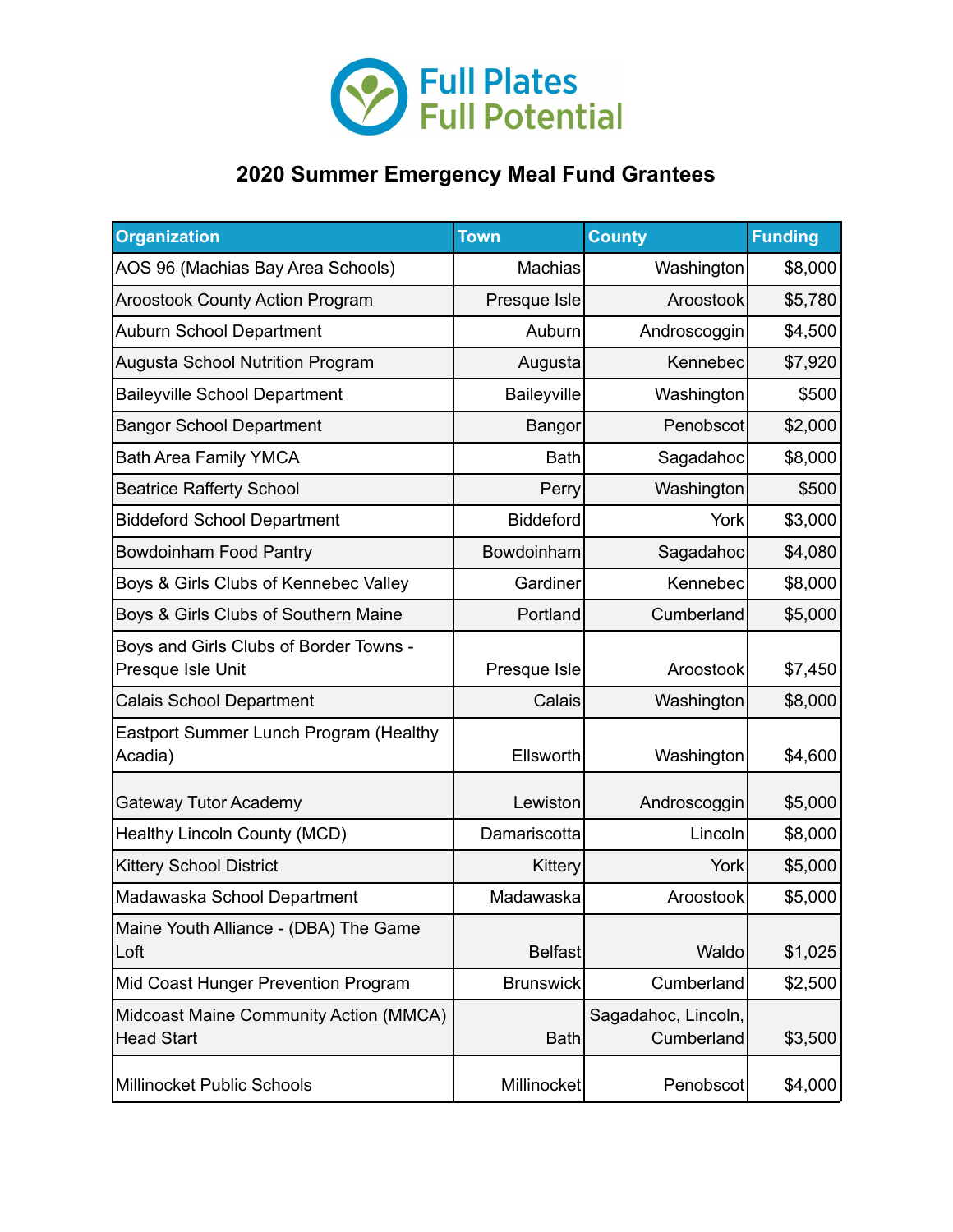## **2020 Summer Emergency Meal Fund Grantees**

(cont'd)

| <b>Organization</b>              | <b>Town</b>                 | <b>County</b>               | <b>Funding</b> |
|----------------------------------|-----------------------------|-----------------------------|----------------|
| Milo Town Hall's Meals for Kids  | Milo                        | Piscataquis                 | \$5,000        |
| <b>MSAD 13/RSU 83</b>            | Bingham                     | Piscataquis                 | \$5,000        |
| MSAD 15 Gray-New Gloucester      | Gray                        | Cumberland                  | \$8,000        |
| MSAD 27                          | Fort Kent                   | Aroostook                   | \$5,000        |
| MSAD 33                          | St. Agatha                  | Aroostook                   | \$3,500        |
| MSAD 35                          | Eliot                       | York                        | \$8,000        |
| MSAD 41                          | Milo                        | Piscataquis                 | \$5,000        |
| MSAD 44                          | <b>Bethel</b>               | Oxford                      | \$7,000        |
| MSAD 46                          | <b>Dexter</b>               | Penobscot                   | \$8,000        |
| MSAD 53                          | Pittsfield                  | Somerset                    | \$1,000        |
| MSAD 58                          | Strong                      | Franklin                    | \$8,000        |
| MSAD 59/ Madison Jr. High School | Madison                     | Somerset                    | \$6,237        |
| MSAD 6 Bonny Eagle               | <b>Buxton</b>               | York, Cumberland            | \$8,000        |
| MSAD 60                          | North Berwick               | York                        | \$8,000        |
| MSAD <sub>61</sub>               | <b>Bridgton</b>             | Cumberland                  | \$8,000        |
| MSAD 70                          | Hodgdon                     | Aroostook                   | \$2,000        |
| MSAD 72                          | Fryeburg                    | Oxford                      | \$5,000        |
| <b>Portland Public Schools</b>   | Portland                    | Cumberland                  | \$8,000        |
| <b>Progress Center</b>           | Oxford                      | Oxford                      | \$8,000        |
| <b>RSU 10</b>                    | Rumford                     | Oxford                      | \$2,400        |
| RSU 12 - Sheepscot Valley        | Somerville                  | Kennebec, Lincoln,<br>Waldo | \$8,000        |
| <b>RSU 14</b>                    | Windham                     | Cumberland                  | \$1,000        |
| <b>RSU 16</b>                    | Poland                      | Androscoggin                | \$6,500        |
| <b>RSU 18</b>                    | Oakland                     | Kennebec                    | \$8,000        |
| <b>RSU 20</b>                    | Searsport                   | Waldo                       | \$7,100        |
| <b>RSU 22</b>                    | Hampden                     | Waldo, Penobscot            | \$500          |
| <b>RSU 23</b>                    | Old Orchard<br><b>Beach</b> | York                        | \$3,500        |
| <b>RSU 26</b>                    | Orono                       | Penobscot                   | \$6,420        |